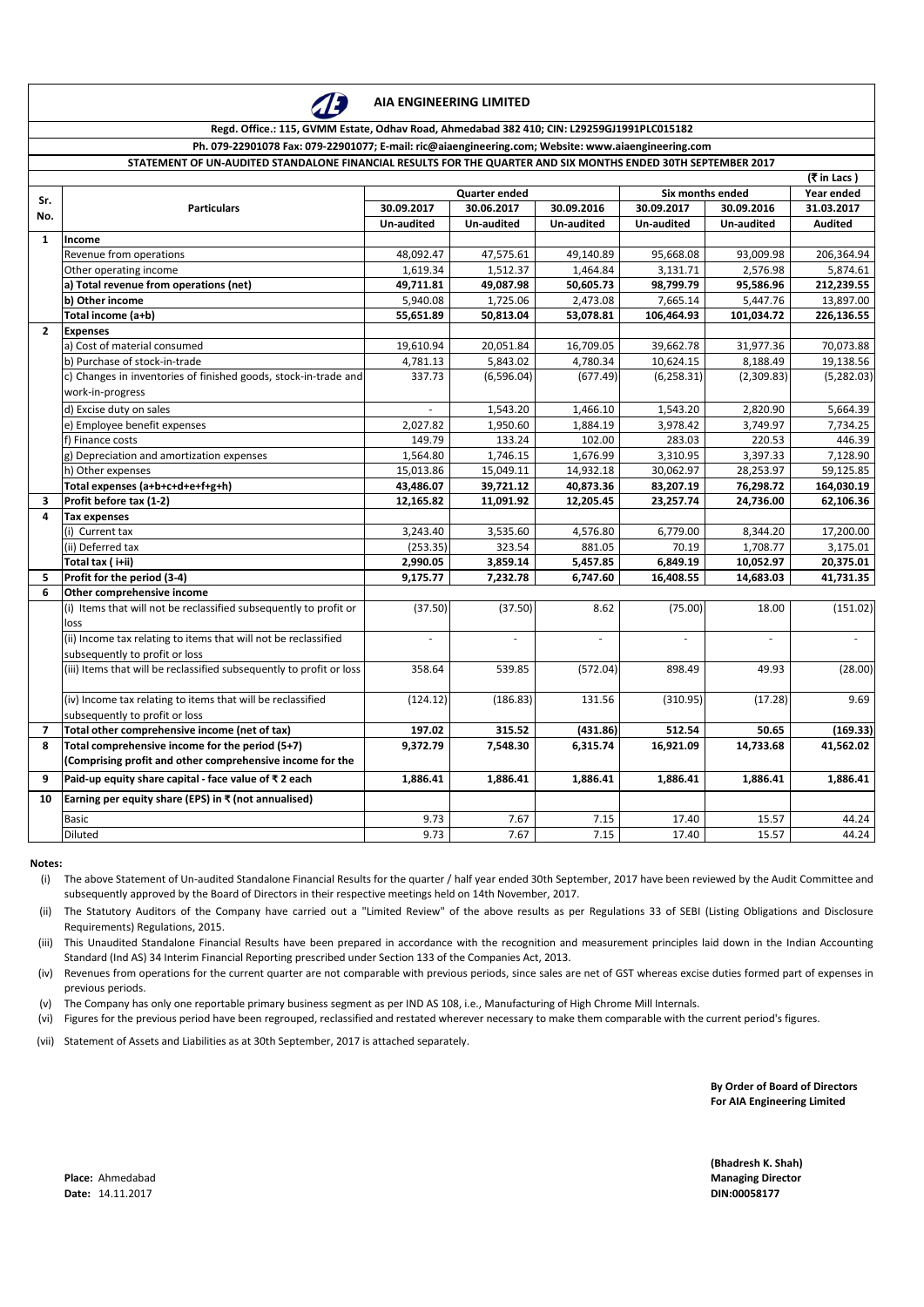

## **(**` **in Lacs ) Particulars As at 30 September 2017 Un-audited As at 31 March 2017 Audited ASSETS (I) Non-current assets** (a) Property, plant and equipment  $\begin{array}{ccc} \hline \end{array}$  63,113.93 64,305.44 (b) Capital work-in-progress  $\begin{array}{ccc} \hline \end{array}$  8,111.97  $\begin{array}{ccc} \hline \end{array}$  4,243.32 (c) Goodwill 460.69 460.69 (d) Other intangible assets 216.41 216.56 (e) Financial assets (i) Investments  $1,590.03$   $1,590.03$   $1,590.03$ (ii) Trade receivables 241.06 241.06 123.23 (iii) Loans 186.65 167.93 (f) Other tax assets  $1,567.00$  |  $1,535.57$ (g) Other non-current assets  $\begin{array}{ccc} 4,698.93 & 4,707.90 \\ 4,698.93 & 4,707.90 \end{array}$ **(II) Current assets** (a) Inventories 29,911.15 (b) Financial assets (i) Investments 68,408.53 92,505.82 (ii) Trade receivables  $67,467.46$  66,100.52 (iii) Cash and cash equivalents  $1,999.54$   $1,727.70$ (iv) Bank balances other than (iii) above  $\overline{618.89}$  618.89 605.28 (v) Loans 132.13 (vi) Derivatives 1,153.22 1,153.22 (c) Other current assets  $\begin{array}{ccc} 18,364.06 \end{array}$  18,364.06 14,421.85 **Total assets 294,119.77 283,908.34 EQUITY AND LIABILITIES Equity** (a) Equity share capital  $\begin{array}{ccc} 1,886.41 & 1,886.41 \end{array}$ (b) Other equity 252,806.00 240,321.55 **Liabilities** (I) Non-current liabilities (a) Financial liabilities (i) Borrowings  $\overline{33.57}$  33.57 (b) Provisions 504.56 (c) Deferred tax liabilities (Net)  $\begin{array}{ccc} | & 9,089.20 \\ \end{array}$  8,708.06 (II) Current liabilities (a) Financial Liabilities (i) Borrowings 13,288.10 11,545.64 (ii) Trade payables  $9,386.23$   $11,090.45$ (iii) Other financial liabilities 825.07 2,451.93 (iv) Derivatives  $\begin{array}{ccc} 3.66 \end{array}$ (b) Other current liabilities  $\begin{array}{ccc} 4,429.52 & 4,985.81 \end{array}$ (c) Provisions 628.93  $\vert$  539.91 928.93 (d) Current tax liabilities  $921.12$  1,447.77 **Total equity and liabilities 294,119.77 283,908.34**

- -

### **STANDALONE STATEMENT OF ASSETS & LIABILITIES**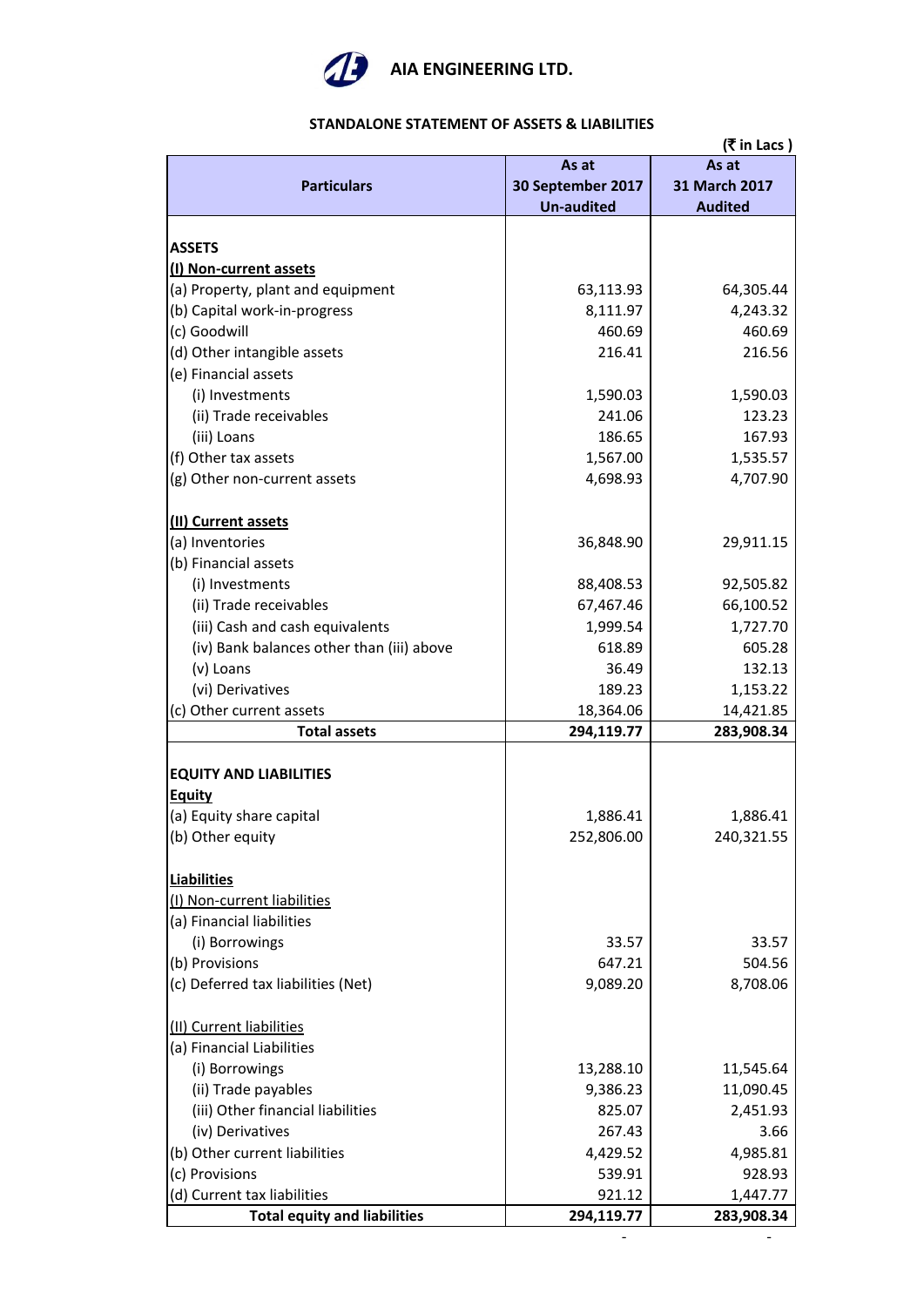| (₹ in Lacs)  |                                                                 |                      |                   |                   |                  |                   |                |
|--------------|-----------------------------------------------------------------|----------------------|-------------------|-------------------|------------------|-------------------|----------------|
| Sr.          | <b>Particulars</b>                                              | <b>Quarter ended</b> |                   |                   | Six months ended | Year ended        |                |
| No.          |                                                                 | 30.09.2017           | 30.06.2017        | 30.09.2016        | 30.09.2017       | 30.09.2016        | 31.03.2017     |
|              |                                                                 | <b>Un-audited</b>    | <b>Un-audited</b> | <b>Un-audited</b> | Un-audited       | <b>Un-audited</b> | <b>Audited</b> |
| $\mathbf{1}$ | <b>Income</b>                                                   |                      |                   |                   |                  |                   |                |
|              | Revenue from operations                                         | 54,294.30            | 57,639.49         | 53,418.83         | 111,933.79       | 101,883.30        | 223,923.48     |
|              | Other operating income                                          | 1,620.29             | 1,513.00          | 1,467.23          | 3,133.29         | 2,580.21          | 8,110.82       |
|              | a) Total Revenue from operations (net)                          | 55,914.59            | 59,152.49         | 54,886.06         | 115,067.08       | 104,463.51        | 232,034.30     |
|              | b) Other income                                                 | 2,168.88             | 1,849.88          | 2,682.91          | 4,018.76         | 5,727.68          | 10,444.23      |
|              | Total income (a+b)                                              | 58,083.47            | 61,002.37         | 57,568.97         | 119,085.84       | 110,191.19        | 242,478.53     |
| $2^{\circ}$  | <b>Expenses</b>                                                 |                      |                   |                   |                  |                   |                |
|              | a) Cost of material consumed                                    | 22,797.94            | 24,212.30         | 19,926.01         | 47,010.24        | 37,668.38         | 83,210.56      |
|              | b) Purchase of stock-in-trade                                   |                      |                   |                   |                  |                   |                |
|              | c) Changes in inventories of finished goods, stock-in-trade     | (1, 256.54)          | (1, 276.62)       | (5,263.17)        | (2,533.16)       | (8,952.41)        | (10,519.02)    |
|              | and work-in-progress                                            |                      |                   |                   |                  |                   |                |
|              | d) Excise duty on sales                                         |                      | 2,155.28          | 1,940.51          | 2,155.28         | 3,629.32          | 7,432.90       |
|              | e) Employee benefit expenses                                    | 2,848.28             | 2,737.94          | 2,671.68          | 5,586.22         | 5,238.79          | 10,671.07      |
|              | f) Finance costs                                                | 158.18               | 140.36            | 102.07            | 298.54           | 220.67            | 449.22         |
|              | g) Depreciation and amortization expenses                       | 1,595.53             | 1,775.80          | 1,704.92          | 3,371.33         | 3,453.63          | 7,247.71       |
|              | h) Other expenses                                               | 20,284.77            | 18,338.15         | 19,666.29         | 38,622.92        | 36,704.99         | 77,781.78      |
|              | Total expenses (a+b+c+d+e+f+g+h)                                | 46,428.16            | 48,083.21         | 40,748.31         | 94,511.37        | 77,963.37         | 176,274.22     |
| 3            | Profit before tax (1-2)                                         | 11,655.31            | 12,919.16         | 16,820.66         | 24,574.47        | 32,227.82         | 66,204.31      |
| 4            | <b>Tax expenses</b>                                             |                      |                   |                   |                  |                   |                |
|              | Current tax                                                     | 3,284.91             | 3,580.27          | 4,562.21          | 6,865.18         | 8,477.58          | 17,366.59      |
|              | (ii) Deferred tax                                               | (294.06)             | 469.16            | 1,014.51          | 175.10           | 1,602.47          | 3,116.40       |
|              | Total tax (i+ii)                                                | 2,990.85             | 4,049.43          | 5,576.72          | 7,040.28         | 10,080.05         | 20,482.99      |
| 5            | Profit for the period (3-4)                                     | 8,664.46             | 8,869.73          | 11,243.94         | 17,534.19        | 22,147.77         | 45,721.32      |
| 6            | Other comprehensive income                                      |                      |                   |                   |                  |                   |                |
|              | (i) Items that will not be reclassified subsequently to         | (39.67)              | (39.67)           | 6.97              | (79.34)          | 11.45             | (2,707.93)     |
|              | profit or loss                                                  |                      |                   |                   |                  |                   |                |
|              | (ii) Income tax relating to items that will not be              |                      |                   |                   |                  |                   |                |
|              | reclassified subsequently to profit or loss                     |                      |                   |                   |                  |                   |                |
|              | (iii) Items that will be reclassified subsequently to profit or | 138.32               | 201.64            | (1,610.37)        | 339.96           | (833.76)          | (28.00)        |
|              | loss                                                            |                      |                   |                   |                  |                   |                |
|              | (iv) Income tax relating to items that will be reclassified     | (241.16)             | (69.79)           | 493.10            | (310.95)         | 344.26            | 947.44         |
|              | subsequently to profit or loss                                  |                      |                   |                   |                  |                   |                |
| 7            | Total other comprehensive income (net of tax)                   | (142.51)             | 92.18             | (1, 110.30)       | (50.33)          | (478.05)          | (1,788.49)     |
| 8            | Total comprehensive income for the period (5+7)                 | 8,521.95             | 8,961.91          | 10,133.64         | 17,483.86        | 21,669.72         | 43,932.83      |
|              | (Comprising profit for the period and other                     |                      |                   |                   |                  |                   |                |
|              | comprehensive income for the period)                            |                      |                   |                   |                  |                   |                |
| 9            | Net profit attributable to:                                     |                      |                   |                   |                  |                   |                |
|              | a) Owners of the Company                                        | 8,650.86             | 8,848.70          | 11,234.46         | 17,499.56        | 22,133.12         | 45,676.93      |
|              | b) Non-Controlling Interest                                     | 13.60                | 21.03             | 9.48              | 34.63            | 14.65             | 44.39          |
| 10           | Other comprehensive income attributable to:                     |                      |                   |                   |                  |                   |                |
|              | a) Owners of the Company                                        | (141.97)             | 92.73             | (1, 109.47)       | (49.24)          | (476.40)          | (1,786.42)     |
|              | b) Non-Controlling Interest                                     | (0.54)               | (0.55)            | (0.83)            | (1.09)           | (1.65)            | (2.07)         |
| 11           | Total comprehensive income attributable to:                     |                      |                   |                   |                  |                   |                |
|              | a) Owners of the Company                                        | 8,508.89             | 8,941.43          | 10,124.99         | 17,450.32        | 21,656.71         | 43,890.52      |
|              | b) Non-Controlling Interest                                     | 13.06                | 20.48             | 8.65              | 33.54            | 13.01             | 42.31          |
| 12           | Paid- up equity share capital - face value of $\bar{z}$ 2 each  | 1,886.41             | 1,886.41          | 1,886.41          | 1,886.41         | 1,886.41          | 1,886.41       |
| 13           | Earning per equity share (EPS) in $\bar{\tau}$ (not annualised) |                      |                   |                   |                  |                   |                |
|              | <b>Basic</b>                                                    | 9.17                 | 9.38              | 11.91             | 18.55            | 23.47             | 48.43          |
|              | Diluted                                                         | 9.17                 | 9.38              | 11.91             | 18.55            | 23.47             | 48.43          |
|              |                                                                 |                      |                   |                   |                  |                   |                |

**By Order of Board of Directors For AIA Engineering Limited**

**Place:** Ahmedabad **(Bhadresh K. Shah) DIN:00058177**

**Date:** 14.11.2017 **Managing Director**



### **AIA ENGINEERING LIMITED**

#### **Regd. Office.: 115, GVMM Estate, Odhav Road, Ahmedabad 382 410; CIN: L29259GJ1991PLC015182**

- (i) The above Un-audited Consolidated Financial Results for the quarter and six months ended 30th September, 2017, have been reviewed by the Audit Committee and subsequently approved by the Board of Directors in their respective meetings held on 14th November, 2017.
- (ii) The Statutory auditors of the Company have carried out a "Limited Review" of the above results as per Regulation 33 of SEBI (Listing Obligations and Disclosure Requirements) Regulations, 2015.
- (iii) This Unaudited Consolidated Financial Results have been prepared in accordance with the recognition and measurement principles laid down in the Indian Accounting Standard (Ind AS) 34 Interim Financial Reporting prescribed under Section 133 of the Companies Act, 2013.
- (iv) The Un-audited Consolidated Financial Results comprise of the results of the Parent Company, i.e., AIA Engineering Ltd. and its subsidiaries viz. Welcast Steels Ltd., India, AIA CSR Foundation, India, Vega Industries (Middle East) FZC., UAE, Vega Industries Ltd., U.K., Vega Industries Ltd., U.S.A., Vega Steel Industries (RSA) (Proprietary) Ltd., South Africa, Wuxi Vega Trade Co. Ltd., China and PT. Vega Industries Indonesia, Indonesia.
- Revenues from operations for the current quarter are not comparable with previous periods, since sales are net of GST whereas excise duties formed part of expenses in previous periods. (v)
- (vi) Figures for the previous period have been regrouped, reclassified and restated wherever necessary to make them comparable with the current period's figures.
- (vii) Un-audited consolidated statement of assets and liabilities as at 30th September, 2017 is attached separately.

**Ph. 079-22901078 Fax: 079-22901077; E-mail: ric@aiaengineering.com; Website: www.aiaengineering.com**

#### **STATEMENT OF UN-AUDITED CONSOLIDATED FINANCIAL RESULTS FOR THE QUARTER AND SIX MONTHS ENDED 30TH SEPTEMBER, 2017**